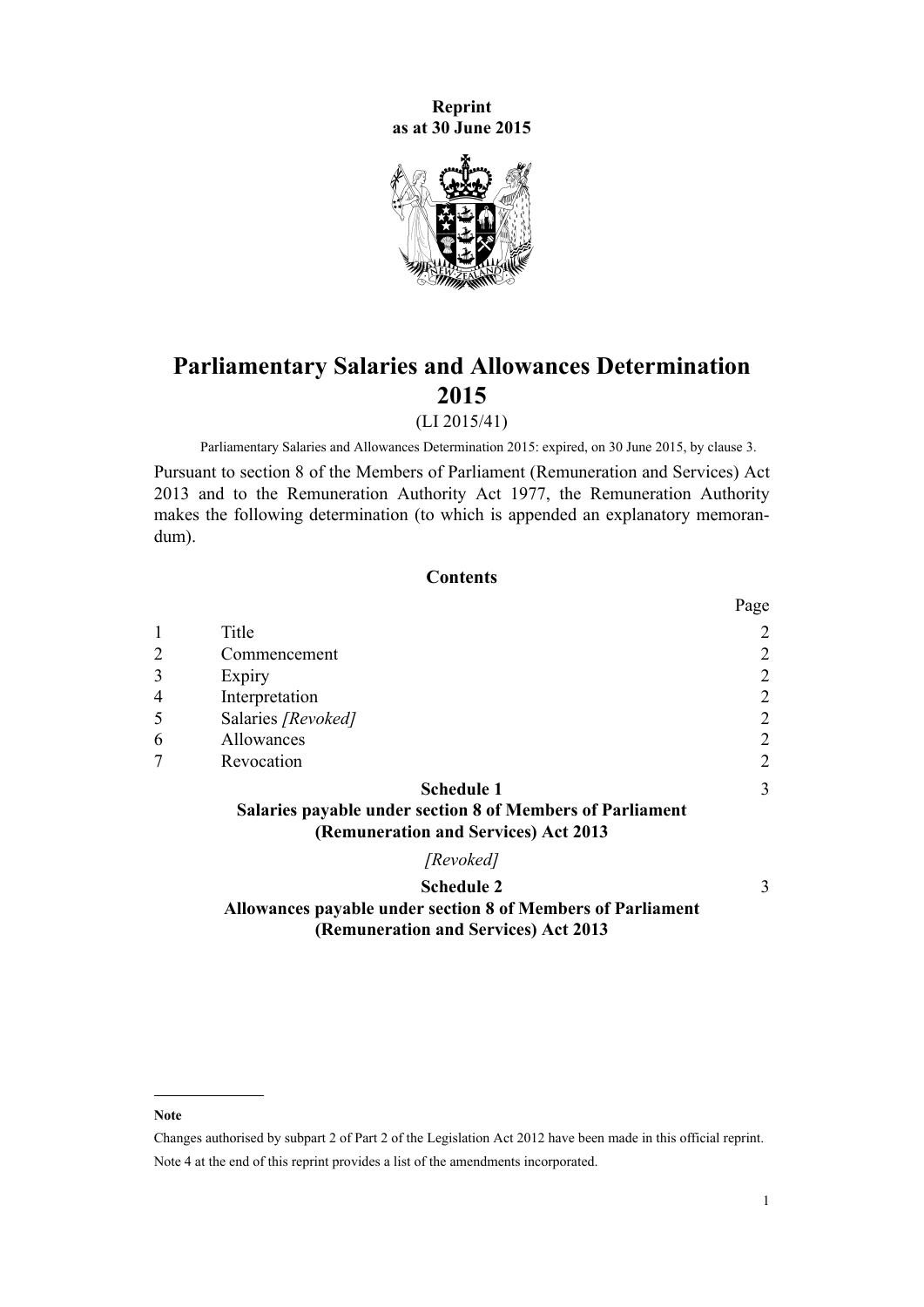## **Determination**

## <span id="page-1-0"></span>**1 Title**

This determination is the Parliamentary Salaries and Allowances Determination 2015.

## **2 Commencement**

This determination is deemed to have come into force on 1 July 2014.

## **3 Expiry**

This determination expires on 30 June 2015.

## **4 Interpretation**

In this determination,—

**party** means a parliamentary political party whose members in the House of Representatives include at least 1 member elected as a constituency or list candidate for that party

**select committee** means a committee that is established by, or in accordance with,—

- (a) Standing Order 184(1) or (2) of the Standing Orders of the House of Representatives (with effect on 15 August 2014); or
- (b) the corresponding provision of those Standing Orders (with effect on an earlier or a later date).

## **5 Salaries**

#### *[Revoked]*

Clause 5: revoked and deemed not to have come into force on 1 July 2014, on 20 March 2015, by [section 3A](http://prd-lgnz-nlb.prd.pco.net.nz/pdflink.aspx?id=DLM6417100) of the Remuneration Authority Act 1977 (1977 No 110).

#### **6 Allowances**

- (1) The allowances payable under [section 8](http://prd-lgnz-nlb.prd.pco.net.nz/pdflink.aspx?id=DLM4034270) of the Members of Parliament (Remuneration and Services) Act 2013 are set out in [Schedule 2.](#page-2-0)
- (2) An allowance is paid to the recipient for the purpose of reimbursing the recipient for expenses that arise from that recipient's official and parliamentary duties and that are not otherwise covered by the determinations made under the [Members of Parliament \(Remuneration and Services\) Act 2013](http://prd-lgnz-nlb.prd.pco.net.nz/pdflink.aspx?id=DLM4034212).

## **7 Revocation**

The [Parliamentary Salaries and Allowances Determination 2013](http://prd-lgnz-nlb.prd.pco.net.nz/pdflink.aspx?id=DLM5736818) (SR 2013/462) is revoked.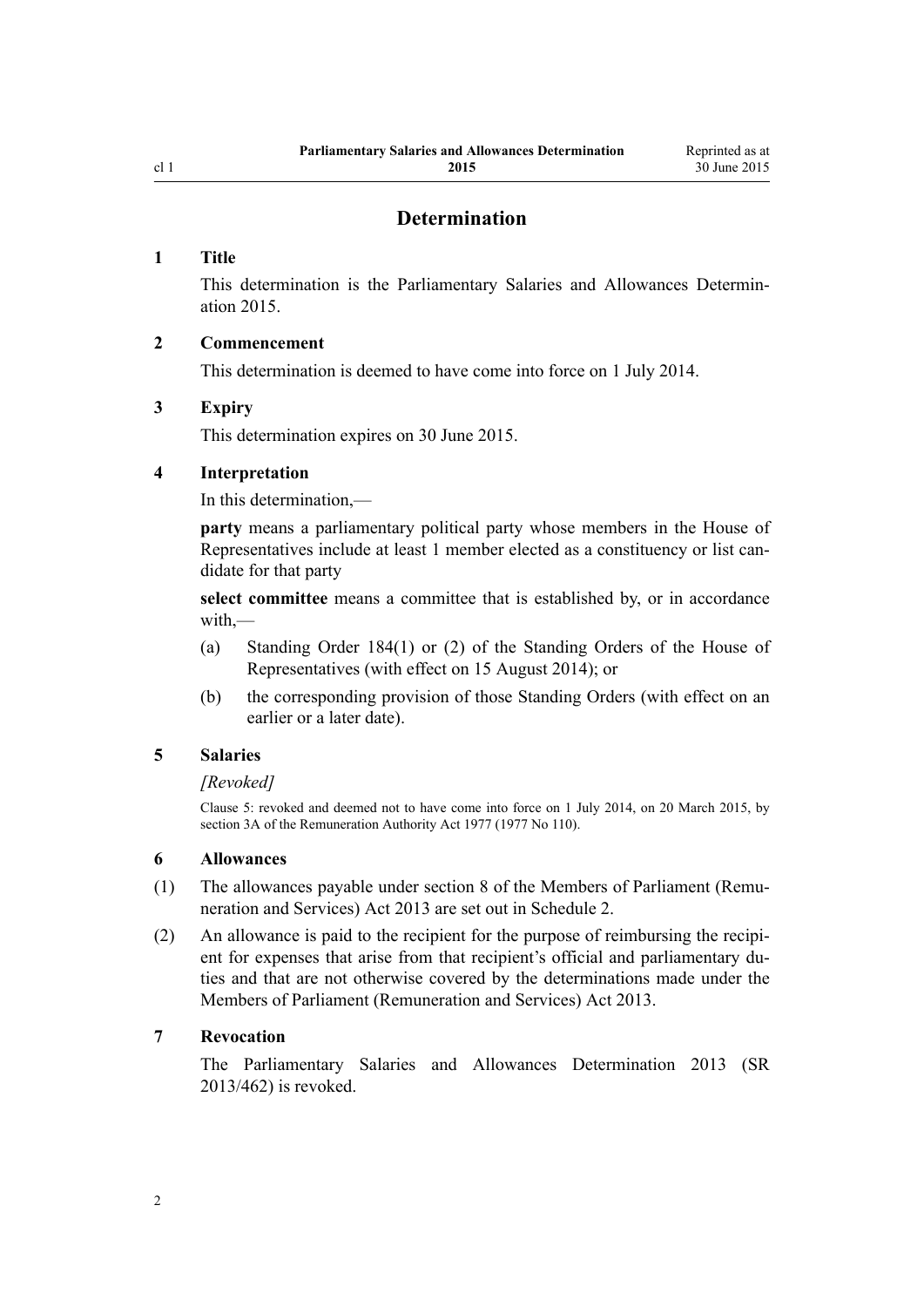## **Schedule 1**

## <span id="page-2-0"></span>**Salaries payable under section 8 of Members of Parliament (Remuneration and Services) Act 2013**

#### *[Revoked]*

cl  $5(1)$ 

Schedule 1: revoked and deemed not to have come into force on 1 July 2014, on 20 March 2015, by [section 3A](http://prd-lgnz-nlb.prd.pco.net.nz/pdflink.aspx?id=DLM6417100) of the Remuneration Authority Act 1977 (1977 No 110).

## **Schedule 2**

## **Allowances payable under section 8 of Members of Parliament (Remuneration and Services) Act 2013**

[cl 6\(1\)](#page-1-0)

|                                 | Yearly rate of expenses allowance paya-<br>ble on and after 1 July 2014 |
|---------------------------------|-------------------------------------------------------------------------|
| Office                          | (S)                                                                     |
| Prime Minister                  | 22,050                                                                  |
| Speaker                         | 20,620                                                                  |
| Each other member of Parliament | 16,560                                                                  |

Dated at Wellington this 24th day of February 2015.

John Errington, Chairman.

> A Foulkes, Member.

Diane Morcom, Member.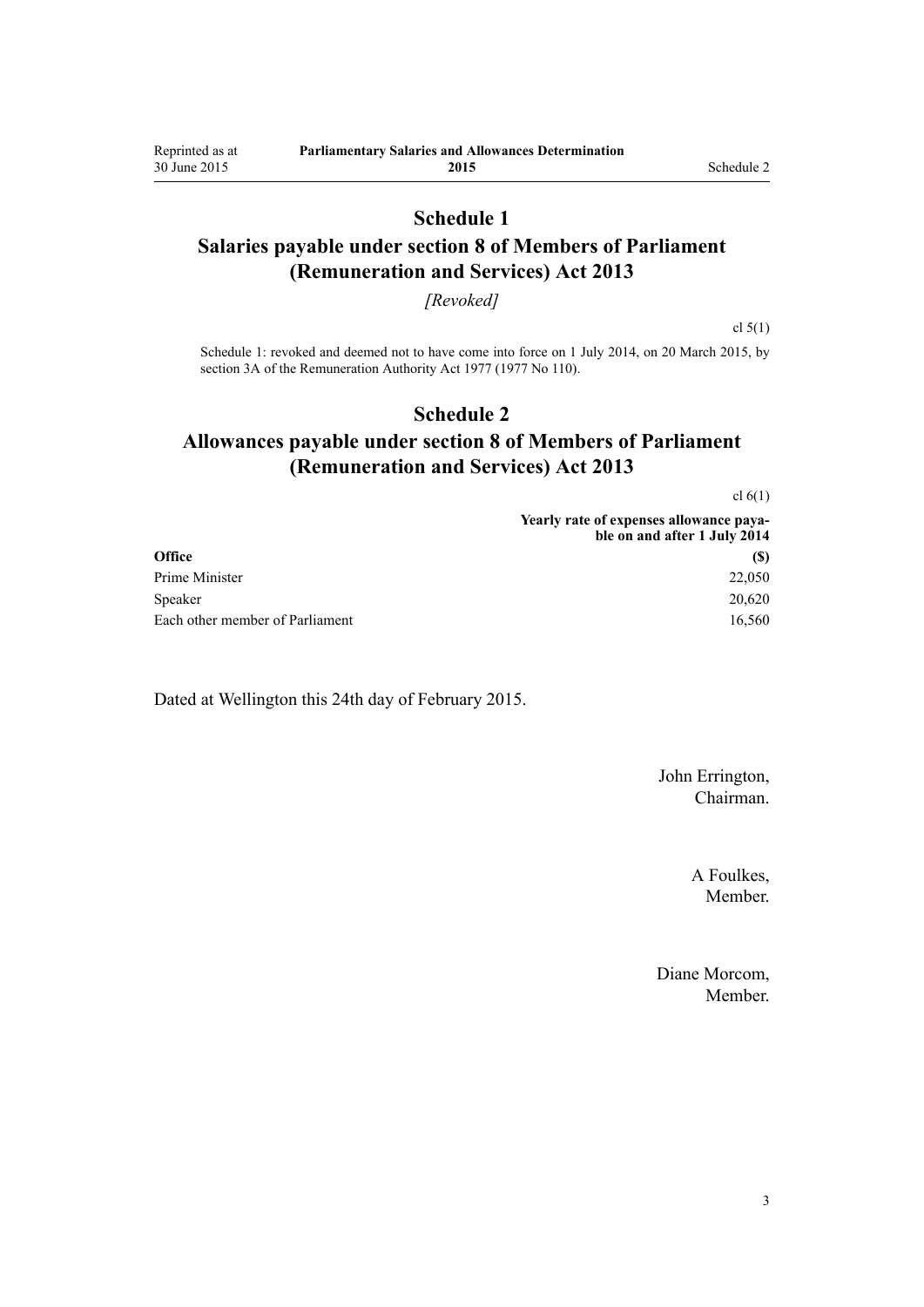## **Explanatory memorandum**

<span id="page-3-0"></span>*This memorandum is not part of the determination, but is intended to indicate its general effect.*

#### **1 Background**

- 1.1 This memorandum explains not only the general effect of this determination but also—
	- (a) the extent and limitations of the role of the Remuneration Authority (the **Authority**); and
	- (b) the considerations that have driven the Authority in coming to this determination.
- 1.2 The Authority is required to have regard to the following when setting parliamentary remuneration and allowances:
	- (a) the need to achieve and maintain fair relativity with the levels of remuneration received elsewhere; and
	- (b) the need to be fair both—
		- (i) to the persons or group of persons whose remuneration is being determined; and
		- (ii) to the taxpayer; and
	- (c) the need to recruit and retain competent persons.
- 1.3 In addition, the Authority must take into account—
	- (a) the requirements of the position concerned; and
	- (b) the conditions of service enjoyed by the persons whose remuneration is being determined and those enjoyed by the persons or members of the group of persons whose remuneration and conditions of employment are, in the opinion of the Authority, comparable with those of the persons or members of the group; and
	- (c) any prevailing adverse economic conditions, based on evidence from an authoritative source, and may determine the remuneration at a rate lower than it would otherwise have determined.
- 1.4 The Authority continues to use a total remuneration approach in setting the base salary for members, as it does for other groups for whom it sets pay. The Authority takes as its starting point its payline for public servants undertaking jobs with broadly similar complexity and responsibility. That enables it to identify a total remuneration package, based on market rates, for ordinary members. The Authority then deducts from that total package the value of the employer superannuation subsidy to members (20% of an ordinary member's salary) and the personal benefit of entitlements to members and their families (as assessed by the Authority). The figure remaining after these deductions from the total package becomes the base salary. If an individual member chooses not to take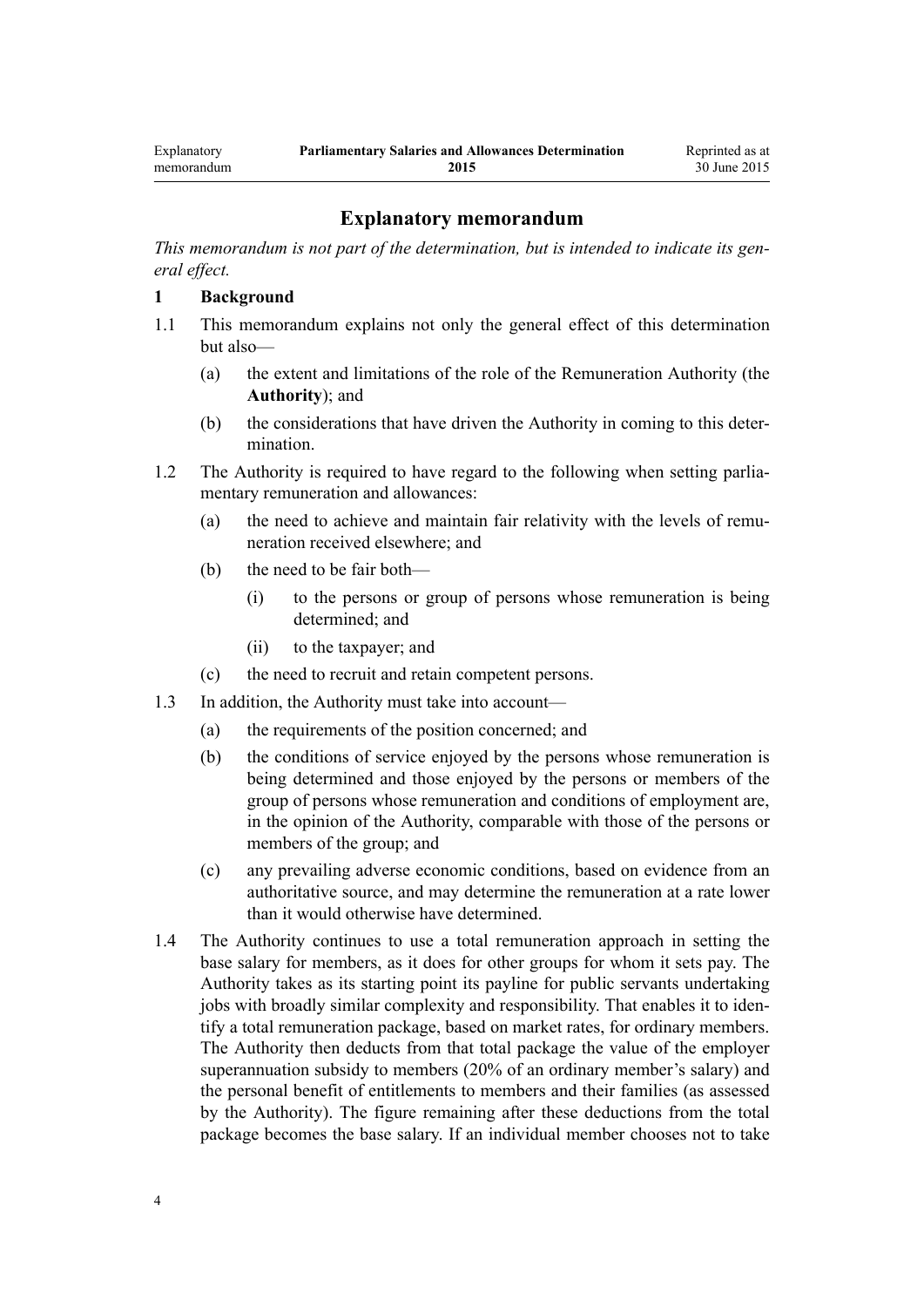advantage of one or both of the entitlement and superannuation payments, his or her base salary is not increased.

- 1.5 The same approach is not taken with senior positions in Parliament, including the Prime Minister, Ministers, the Speaker, the Leader of the Opposition, Party Leaders, and so on.
- 1.6 In recognition of the significant element of public service given by those serving in the Executive and in senior roles in Parliament, democracies like our own have traditionally significantly discounted the rate at which their leaders have been materially rewarded, and those aspiring to those positions have accepted such a discount. The rates for these positions are not set based on market rates or the Authority's general payline, but maintain previous relativities established over many years and reinforced when parliamentary remuneration was fully reviewed in 2001/02.
- 1.7 Predictions for movements in remuneration show a continued expectation that wages will move ahead of inflation, and total public sector remuneration has increased by in excess of 2.5% and private sector remuneration is increasing at a similar rate.

## **2 Salary determination for 2014**

- 2.1 In 2014, the Authority's payline at the level for ordinary members increased by 3.3%. For this year, the personal benefit of the travel entitlement to members and their families has been assessed at \$3,200 per member, a reduction in the amount assessed in previous years, which takes into account tightened provisions around the personal use of travel by family members. Taking into account the change in value of the travel entitlement, this produces a package increase of 3.56% and a salary increase for ordinary members of 5.5%.
- 2.2 Based on current movements in remuneration for top-level executive positions, the gap between market remuneration and the remuneration of senior members of the Executive and Parliament is increasing.
- 2.3 Those holding senior positions in the Executive and in Parliament have had their salary increased by the same percentage as members, with slight variances being caused by rounding. Despite this increase, the Authority continues to have concerns at the widening gap between the remuneration of Ministers and the chief executives and staff reporting to them and will continue to review the gap annually.
- 2.4 Under [section 16\(2\)](http://prd-lgnz-nlb.prd.pco.net.nz/pdflink.aspx?id=DLM4034280) of the Members of Parliament (Remuneration and Services) Act 2013, the Remuneration Authority, the Speaker, or the Minister Responsible for Ministerial Services must assess the value of any personal benefit for members, Ministers, or their family members arising from each entitlement to services determined, and the Authority must take that assessed value into account when determining salaries and allowances under [section 8](http://prd-lgnz-nlb.prd.pco.net.nz/pdflink.aspx?id=DLM4034270) of that Act. The Authority must include in its determination of the salaries and allowances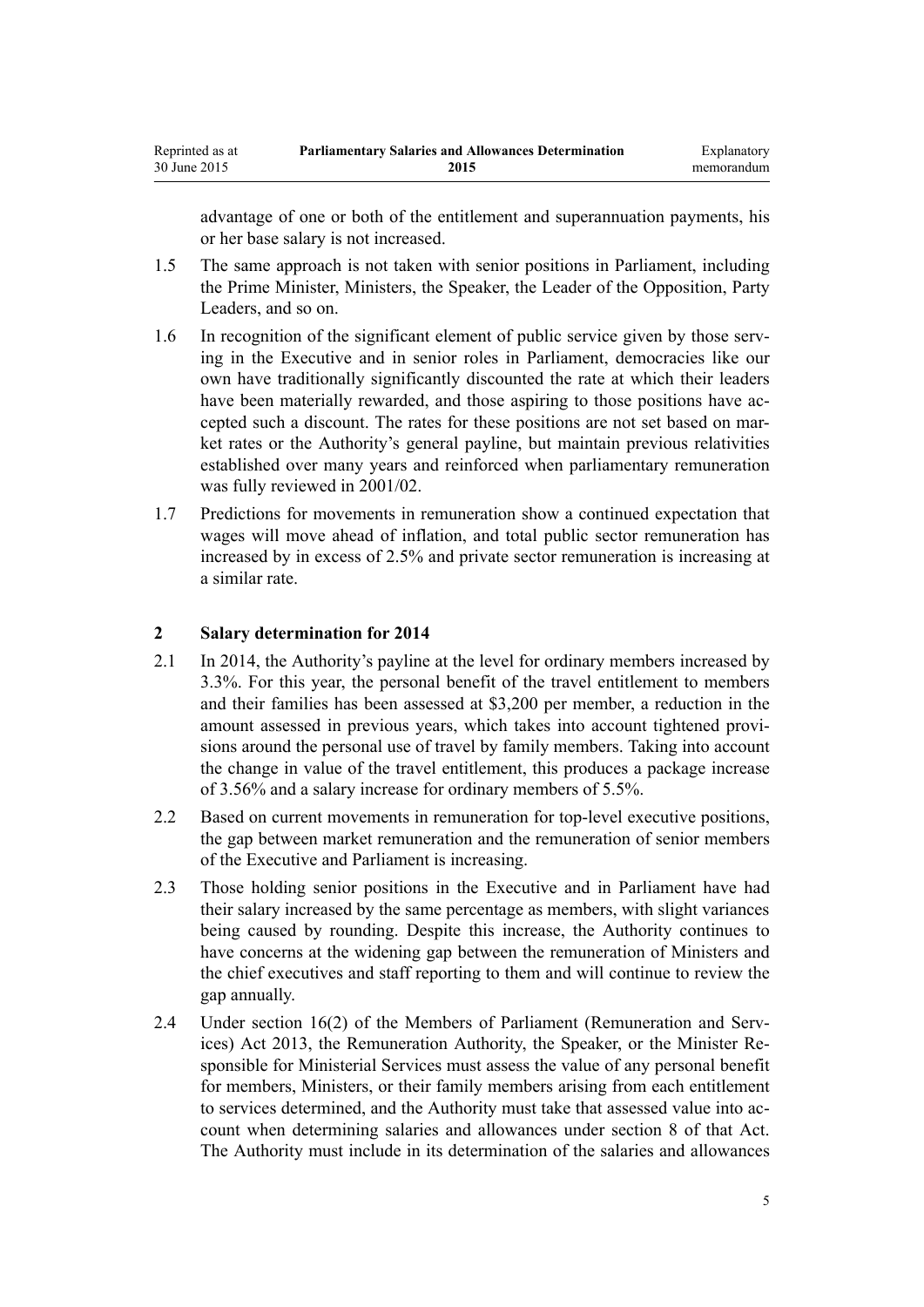a statement that sets out how it has taken that value into account in determining the relevant salaries.

2.5 The items that give rise to a personal benefit are members' domestic travel, their partners' and dependants' domestic travel, the use of ministerial cars, mobile phones, home phones and the Internet, and home security. This is the first year in which this has been a requirement, and for some benefits there is little or no reliable data on which to assess the new levels of personal benefit. This year the Authority took a very broad-brush approach to the values it takes into account when setting salaries. In future years, the Authority expects there to be better data to assist its decision making.

**Members' domestic travel**: Based on 2013/14 usage and the Inland Revenue Department's assessment as to the proportion of total cost that is subject to fringe benefit tax (**FBT**), the assessed value of the personal benefit (including FBT) is \$1,138 for ordinary members and \$1,209 for Ministers. The Authority has used a value of \$1,200 for the purpose of setting an ordinary member's salary.

**Partners' domestic travel**: The entitlement to this benefit has changed to become more restrictive. A small survey of members in the latter part of 2014, together with the Inland Revenue Department's assessment as to the proportion of total cost that is subject to FBT, indicated an assessed value (including FBT) of about \$5,500 per member. The Authority has used a value of \$2,000 per member when setting salaries. This reflects the Authority's view, explained in its 2014 determination on MPs' services, that it is appropriate to display a family-friendly approach to members and Ministers. The assessed value of \$2,000 per member for partners' domestic travel also reflects the Authority's wish not to penalise members who do not have partners, or whose partners make little use of the benefit.

**Dependants' domestic travel**: The entitlement to this benefit has changed to become more restrictive. Based on 2013/2014 usage, assuming that usage would have met the new constraints, and the Inland Revenue Department's assessment as to the proportion of total cost that is subject to FBT, the assessed value of personal benefit (including FBT) is about \$1,400 per member. The Authority has used a zero value per member when setting salaries to recognise the package as being family-friendly as well as not penalising members who do not have dependants, or whose dependants make little use of the benefit.

**Ministerial self-drive cars**: The average purchase price of ministerial cars is about \$44,700 (including GST). Based on Automobile Association data, and recognising that the cars are available for ministerial as well as personal use, the Authority has assessed a personal value of \$9,000 per Minister. This is not used in the salary-setting process but can be regarded as being part of a Minister's remuneration package.

**Mobile phones, home phones and the Internet, home security, and the use of VIP cars**: There is some assessed personal value in these items, but the Au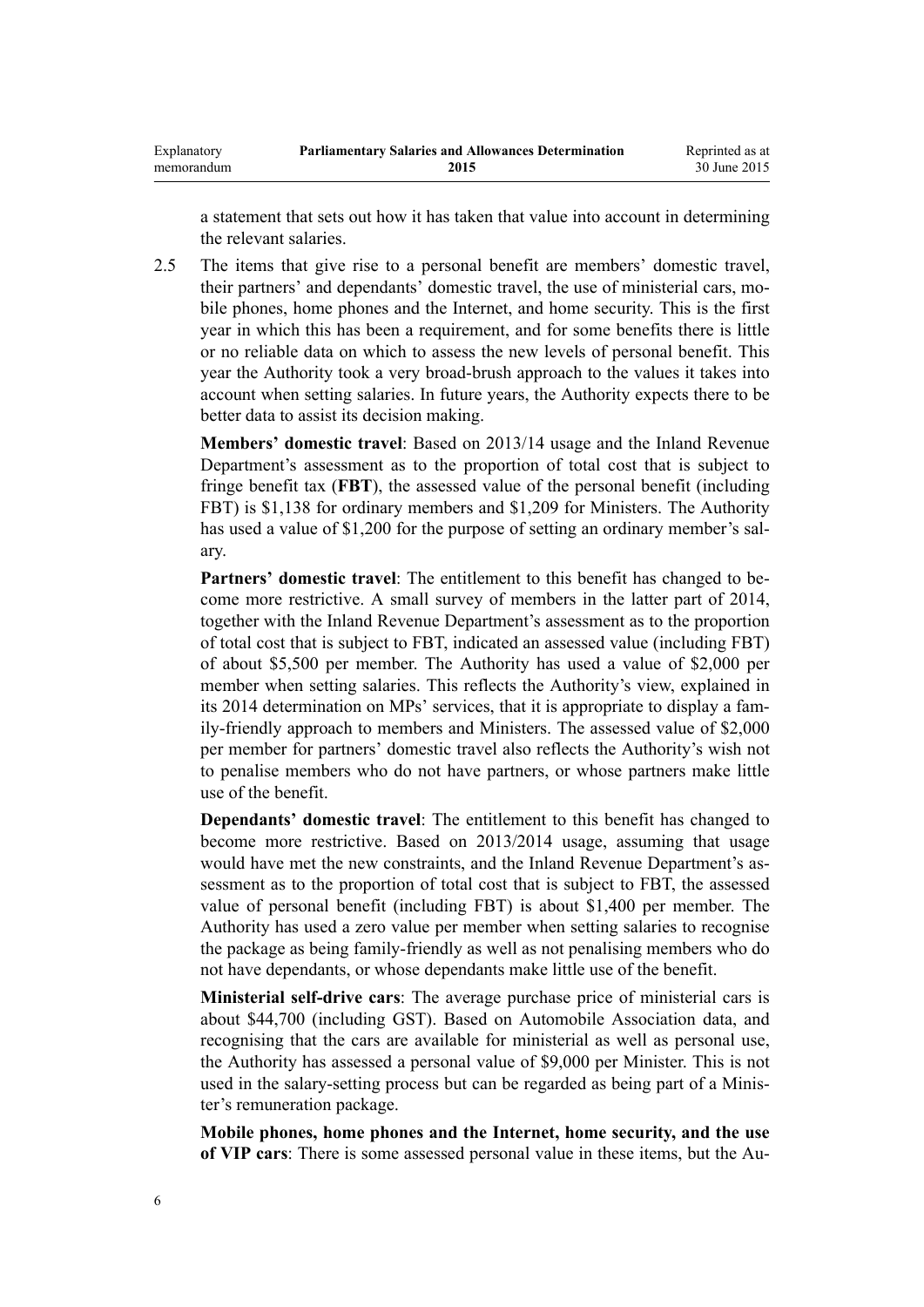thority has placed a zero value on them for the purpose of salary setting because the Authority considers them to be tools of trade.

## **3 Tax-free allowances**

- 3.1 Last year, the Authority worked with the Speaker to verify that a tax-free allowance is set at the appropriate level. An allowance is intended to cover outof-pocket expenses incurred in the pursuit of parliamentary business and may include—
	- (a) the entertainment of visitors, staff, constituents, and officials; and
	- (b) memberships, sponsorships, and fees; and
	- (c) koha; and
	- (d) donations and raffle tickets; and
	- (e) gifts and prizes; and
	- (f) flowers (excluding wreaths for public commemorative events); and
	- (g) passport photos; and
	- (h) briefcases and luggage; and
	- (i) meals.
- 3.2 The level of allowances has been increased by 1.6% rounded (the New Zealand Consumers Price Index movement to 30 June 2014).

#### **4 Superannuation**

The Authority has made no adjustment to the percentage contribution payable to members' superannuation. This contribution is capped at 20% of an ordinary member's salary.

#### **5 Effective date**

This determination is effective from 1 July 2014, the day after the date on which the previous determination expired. This determination is for a year and expires on 30 June 2015. Because the Authority is a follower rather than a setter of salary trends, it is necessary for the Authority to have up-to-date data on remuneration movements, changes in the New Zealand Consumers Price Index, and the usage of members' travel entitlements before it can form any views on appropriate remuneration changes. Coupled with the statutory requirement to consult before finalising the determination, this means that retrospectivity cannot be avoided.

Issued under the authority of the [Legislation Act 2012](http://prd-lgnz-nlb.prd.pco.net.nz/pdflink.aspx?id=DLM2997643). Date of notification in *Gazette*: 26 February 2015.